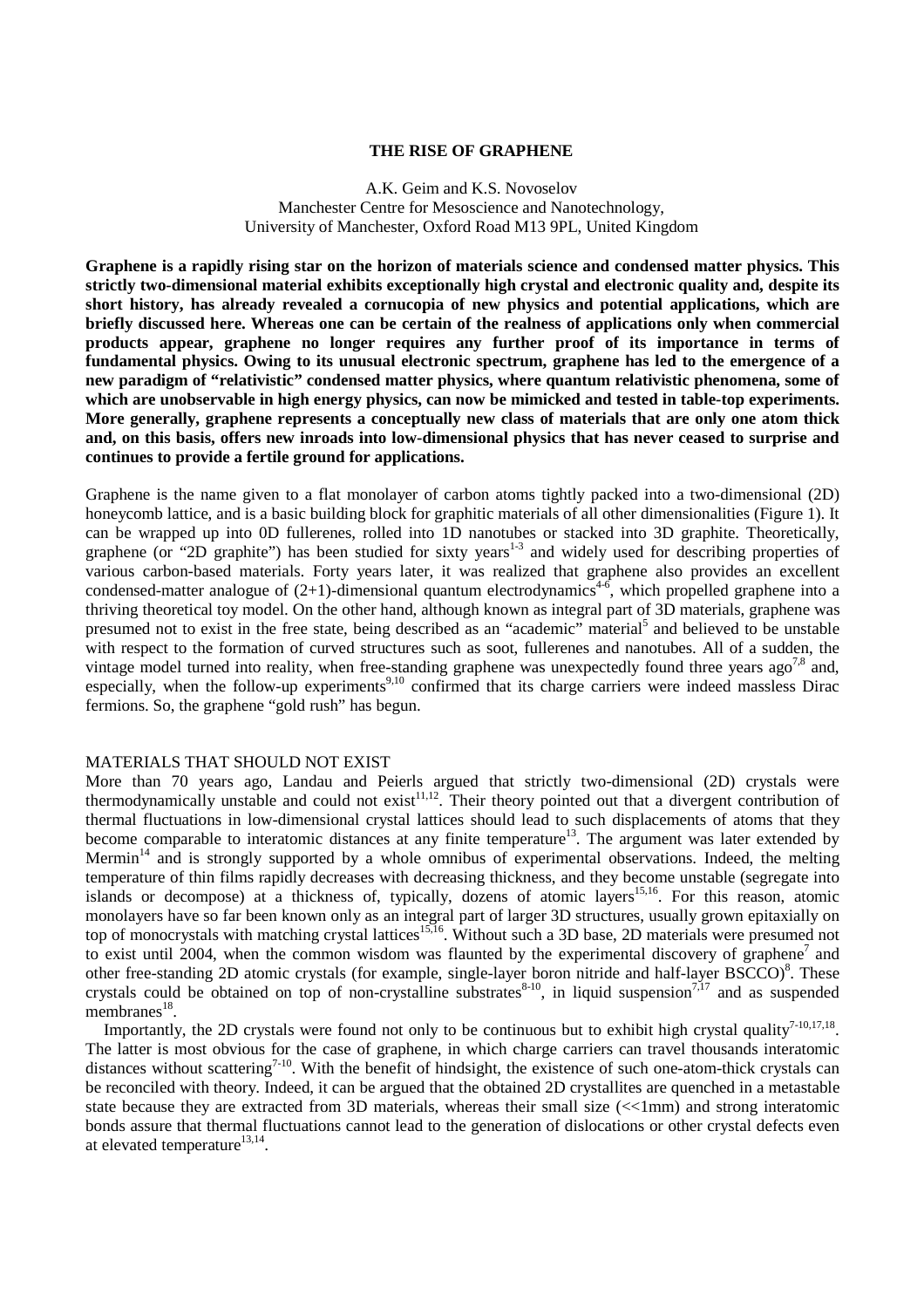A complementary viewpoint is that the extracted 2D crystals become intrinsically stable by gentle crumpling in the third dimension on a lateral scale of  $\approx 10$ nm<sup>18,19</sup>. Such 3D warping observed experimentally<sup>18</sup> leads to a gain in elastic energy but suppresses thermal vibrations (anomalously large in 2D), which above a certain temperature can minimize the total free energy<sup>19</sup>.



Figure 1. **Mother of all graphitic forms.** Graphene is a 2D building material for carbon materials of all other dimensionalities. It can be wrapped up into 0D buckyballs, rolled into 1D nanotubes or stacked into 3D graphite.

# BRIEF HISTORY OF GRAPHENE

Before reviewing the earlier work on graphene, it is useful to define what 2D crystals are. Obviously, a single atomic plane *is* a 2D crystal, whereas 100 layers should be considered as a thin film of a 3D material. But how many layers are needed to make a 3D structure? For the case of graphene, the situation has recently become reasonably clear. It was shown that the electronic structure rapidly evolves with the number of layers, approaching the 3D limit of graphite already at 10 layers<sup>20</sup>. Moreover, only graphene and, to a good approximation, its bilayer have simple electronic spectra: they are both zero-gap semiconductors (can also be referred to as zero-overlap semimetals) with one type of electrons and one type of holes. For 3 and more layers, the spectra become increasingly complicated: Several charge carriers appear<sup>7,21</sup>, and the conduction and valence bands start notably overlapping<sup>7,20</sup>. This allows one to distinguish between single-, double- and few- (3 to <10) layer graphene as three different types of 2D crystals ("graphenes"). Thicker structures should be considered, to all intents and purposes, as thin films of graphite. From the experimental point of view, such a definition is also sensible. The screening length in graphite is only  $\approx$ 5Å (that is, less than 2 layers in thickness)<sup>21</sup> and, hence, one must differentiate between the surface and the bulk even for films as thin as  $5$  layers.<sup>21,22</sup>

Earlier attempts to isolate graphene concentrated on chemical exfoliation. To this end, bulk graphite was first intercalated (to stage  $I^{23}$  so that graphene planes became separated by layers of intervening atoms or molecules.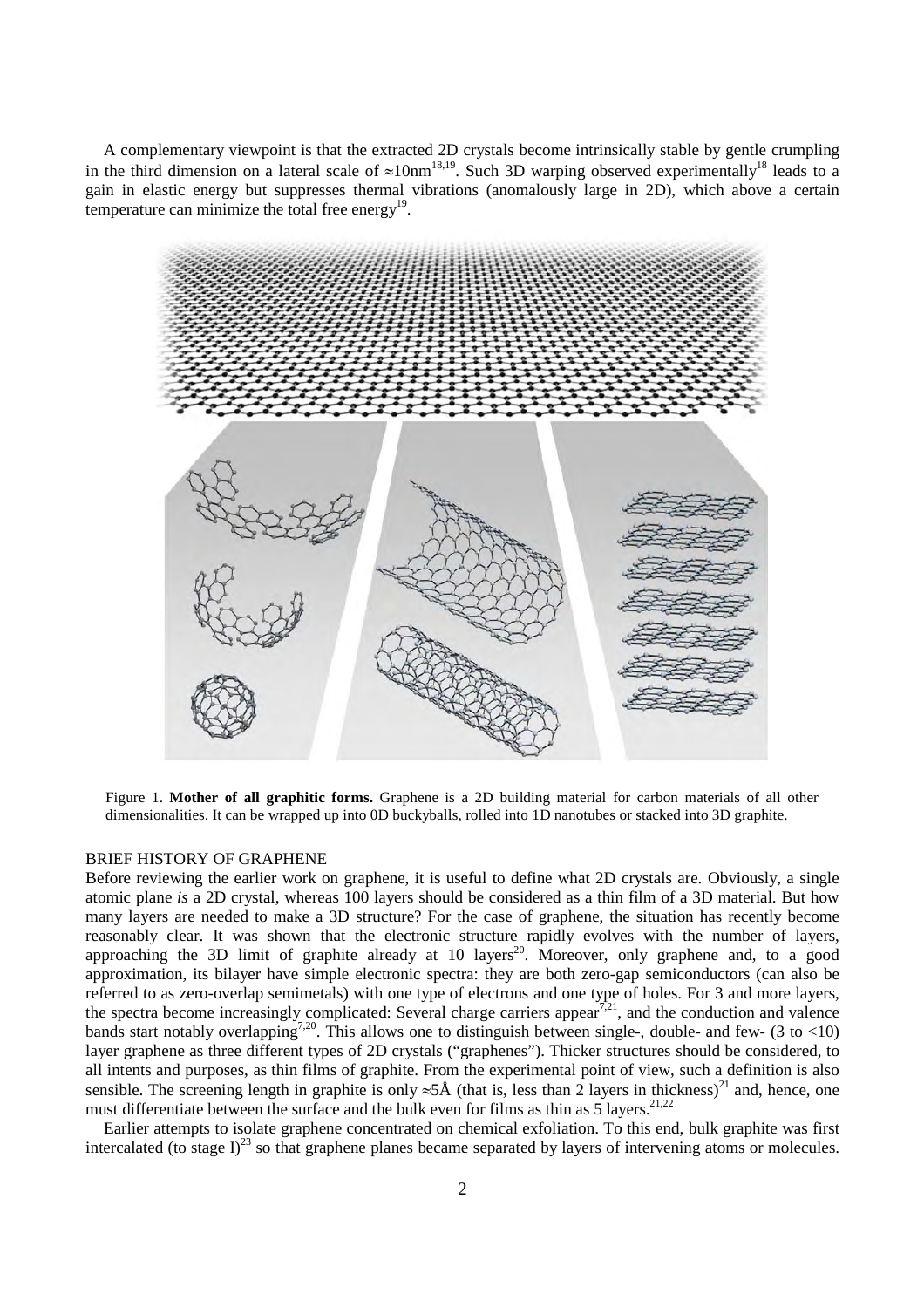This usually resulted in new 3D materials $^{23}$ . However, in certain cases, large molecules could be inserted between atomic planes, providing greater separation such that the resulting compounds could be considered as isolated graphene layers embedded in a 3D matrix. Furthermore, one can often get rid of intercalating molecules in a chemical reaction to obtain a sludge consisting of restacked and scrolled graphene sheets<sup>24-26</sup>. Because of its uncontrollable character, graphitic sludge has so far attracted only limited interest.

There have also been a small number of attempts to grow graphene. The same approach as generally used for growth of carbon nanotubes so far allowed graphite films only thicker than  $\approx 100$  layers<sup>27</sup>. On the other hand, single- and few-layer graphene have been grown epitaxially by chemical vapour deposition of hydrocarbons on metal substrates<sup>28,29</sup> and by thermal decomposition of  $SiC^{30-34}$ . Such films were studied by surface science techniques, and their quality and continuity remained unknown. Only lately, few-layer graphene obtained on SiC was characterized with respect to its electronic properties, revealing high-mobility charge carriers $32,33$ . Epitaxial growth of graphene offers probably the only viable route towards electronic applications and, with so much at stake, a rapid progress in this direction is expected. The approach that seems promising but has not been attempted yet is the use of the previously demonstrated epitaxy on catalytic surfaces<sup>28,29</sup> (such as Ni or Pt) followed by the deposition of an insulating support on top of graphene and chemical removal of the primary metallic substrate.

### THE ART OF GRAPHITE DRAWING

In the absence of quality graphene wafers, most experimental groups are currently using samples obtained by micromechanical cleavage of bulk graphite, the same technique that allowed the isolation of graphene for the first time<sup>7,8</sup>. After fine-tuning, the technique<sup>8</sup> now provides high-quality graphene crystallites up to 100  $\mu$ m in size, which is sufficient for most research purposes (see Figure 2). Superficially, the technique looks as nothing more sophisticated than drawing by a piece of graphite<sup>8</sup> or its repeated peeling with adhesive tape<sup>7</sup> until the thinnest flakes are found. A similar approach was tried by other groups (earlier<sup>35</sup> and independently<sup>22,36</sup>) but only graphite flakes 20 to 100 layers thick were found. The problem is that graphene crystallites left on a substrate are extremely rare and hidden in a "haystack" of thousands thick (graphite) flakes. So, even if one were deliberately searching for graphene by using modern techniques for studying atomically thin materials, it would be impossible to find those several micron-size crystallites dispersed over, typically, a 1-cm<sup>2</sup> area. For example, scanning-probe microscopy has too low throughput to search for graphene, whereas scanning electron microscopy is unsuitable because of the absence of clear signatures for the number of atomic layers.

The critical ingredient for success was the observation<sup>7,8</sup> that graphene becomes visible in an optical microscope if placed on top of a Si wafer with a carefully chosen thickness of SiO2, owing to a feeble interference-like contrast with respect to an empty wafer. If not for this simple yet effective way to scan substrates in search of graphene crystallites, they would probably remain undiscovered today. Indeed, even knowing the exact recipe<sup>7,8</sup>, it requires special care and perseverance to find graphene. For example, only a 5% difference in  $SiO<sub>2</sub>$  thickness (315 nm instead of the current standard of 300 nm) can make single-layer graphene completely invisible. Careful selection of the initial graphite material (so that it has largest possible grains) and the use of freshly -cleaved and -cleaned surfaces of graphite and  $SiO<sub>2</sub>$  can also make all the difference. Note that graphene was recently<sup>37,38</sup> found to have a clear signature in Raman microscopy, which makes this technique useful for quick thickness inspection, even though potential crystallites still have to be first hunted for in an optical microscope.

Similar stories could be told about other 2D crystals (particularly, dichalcogenides monolayers) where many attempts were made to split these strongly layered materials into individual planes<sup>39,40</sup>. However, the crucial step of isolating monolayers to assess their properties individually was never achieved. Now, by using the same approach as demonstrated for graphene, it is possible to investigate potentially hundreds of different  $2D$  crystals<sup>8</sup> in search of new phenomena and applications.

# FERMIONS GO BALLISTIC

Although there is a whole class of new 2D materials, all experimental and theoretical efforts have so far focused on graphene, somehow ignoring the existence of other 2D crystals. It remains to be seen whether this bias is justified but the primary reason for it is clear: It is the exceptional electronic quality exhibited by the isolated graphene crystallites<sup>7-10</sup>. From experience, people know that high-quality samples always yield new physics, and this understanding has played a major role in focusing attention on graphene.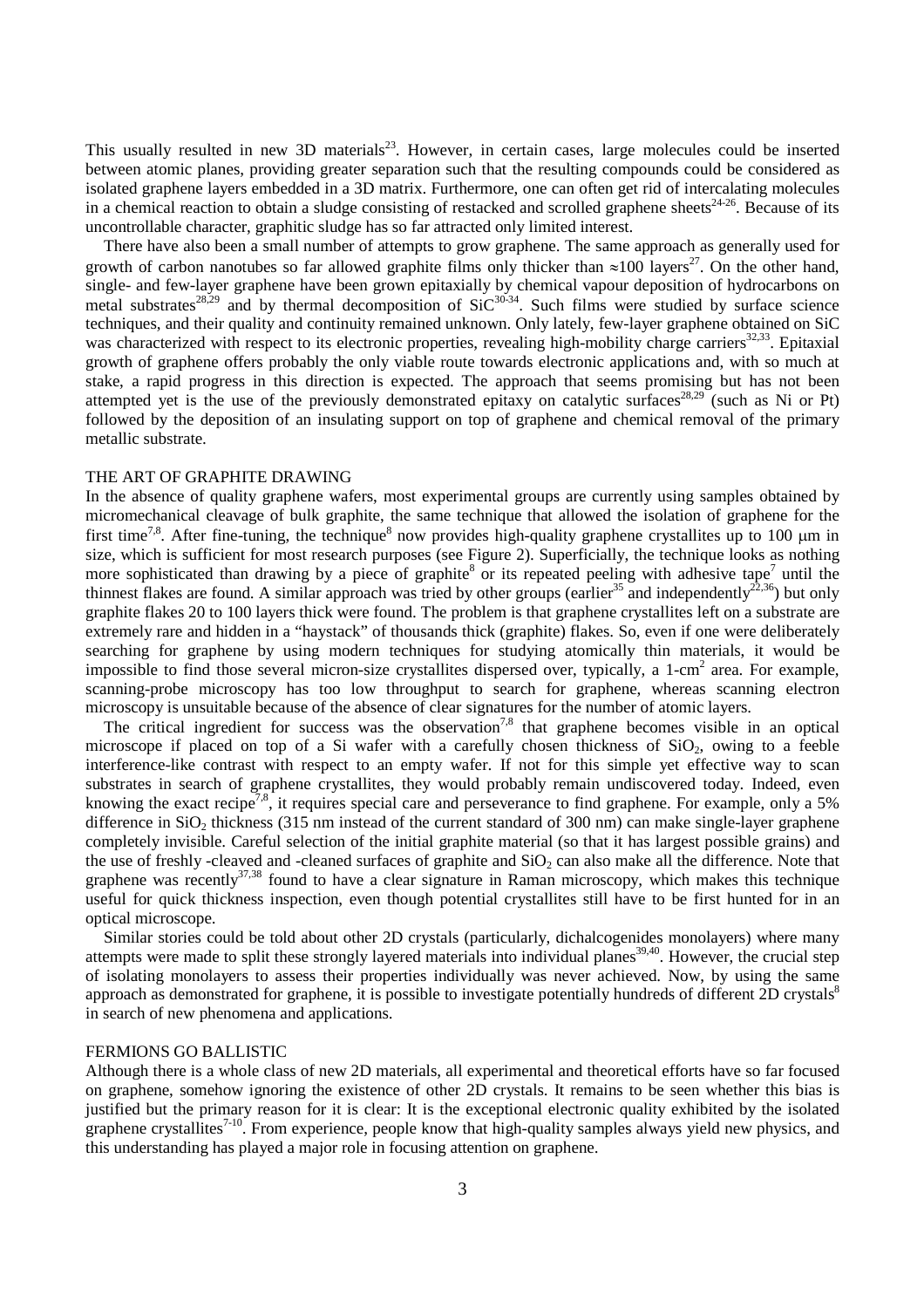

Figure 2. **One-atom-thick single crystals: the thinnest material you will ever see**. **a**, Graphene visualized by atomic-force microscopy (adapted from ref. 8). The folded region exhibiting a relative height of ≈4Å clearly indicates that it is a single layer. **b**, A graphene sheet freely suspended on a micron-size metallic scaffold. The transmissionelectron-microscopy image is adapted from ref. 18. **c**, scanning-electron micrograph of a relatively large graphene crystal, which shows that most of the crystal's faces are zigzag and armchair edges as indicated by blue and red lines and illustrated in the inset (*T.J. Booth, K.S.N, P. Blake & A.K.G.* unpublished). 1D transport along zigzag edges and edge-related magnetism are expected to attract significant attention.

Graphene's quality clearly reveals itself in a pronounced ambipolar electric field effect (Fig. 3a) such that charge carriers can be tuned continuously between electrons and holes in concentrations *n* as high as  $10^{13}$ cm<sup>-2</sup> and their mobilities  $\mu$  can exceed 15,000 cm<sup>2</sup>/Vs even under ambient conditions<sup>7-10</sup>. Moreover, the observed mobilities weakly depend on temperature  $T$ , which means that  $\mu$  at 300K is still limited by impurity scattering and, therefore, can be improved significantly, perhaps, even up to  $\approx 100,000$  cm<sup>2</sup>/Vs. Although some semiconductors exhibit room-temperature  $\mu$  as high as  $\approx$ 77,000 cm<sup>2</sup>/Vs (namely, InSb), those values are quoted for undoped bulk semiconductors. In graphene,  $\mu$  remains high even at high  $n$  (>10<sup>12</sup>cm<sup>-2</sup>) in both electricallyand chemically- doped devices<sup>41</sup>, which translates into ballistic transport on submicron scale (up to  $\approx 0.3$  µm at 300K). A further indication of the system's extreme electronic quality is the quantum Hall effect (QHE) that can be observed in graphene even at room temperature (Fig. 3b), extending the previous temperature range for the QHE by a factor of 10.

An equally important reason for the interest in graphene is a unique nature of its charge carriers. In condensed matter physics, the Schrödinger equation rules the world, usually being quite sufficient to describe electronic properties of materials. Graphene is an exception: Its charge carriers mimic relativistic particles and are easier and more natural to describe starting with the Dirac equation rather than the Schrödinger equation<sup>4-6,42-47</sup>. Although there is nothing particularly relativistic about electrons moving around carbon atoms, their interaction with a periodic potential of graphene's honeycomb lattice gives rise to new quasiparticles that at low energies *E*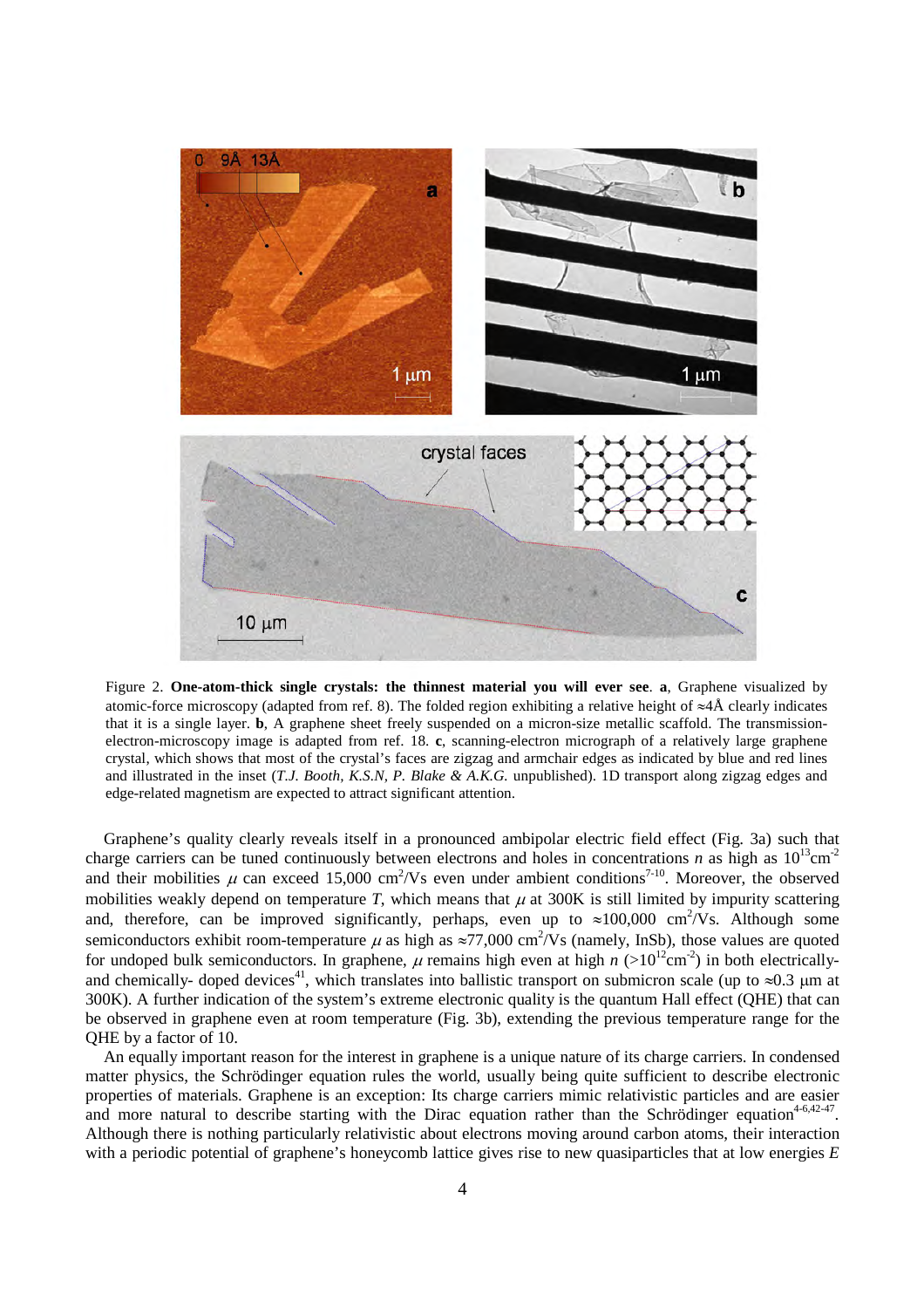are accurately described by the (2+1)-dimensional Dirac equation with an effective speed of light *v*<sub>F</sub>≈10<sup>6</sup>m/s. These quasiparticles, called massless Dirac fermions, can be seen as electrons that lost their rest mass  $m_0$  or as neutrinos that acquired the electron charge *e*. The relativistic-like description of electron waves on honeycomb lattices has been known theoretically for many years, never failing to attract attention, and the experimental discovery of graphene now provides a way to probe quantum electrodynamics (QED) phenomena by measuring graphene's electronic properties.

### QED IN A PENCIL TRACE

From the point of view of its electronic properties, graphene is a zero-gap semiconductor, in which low-*E* quasiparticles within each valley can formally be described by the Dirac-like Hamiltonian

$$
\hat{H} = \hbar v_F \begin{pmatrix} 0 & k_x - ik_y \\ k_x + ik_y & 0 \end{pmatrix} = \hbar v_F \vec{\sigma} \cdot \vec{k}
$$

where *k*  $\vec{k}$  is the quasiparticle momentum,  $\vec{\sigma}$  the 2D Pauli matrix and the *k*-independent Fermi velocity  $v_F$  plays the role of the speed of light. The Dirac equation is a direct consequence of graphene's crystal symmetry. Its honeycomb lattice is made up of two equivalent carbon sublattices *A* and *B*, and cosine-like energy bands associated with the sublattices intersect at zero *E* near the edges of the Brillouin zone, giving rise to conical sections of the energy spectrum for  $|E|$  < 1eV (Fig. 3).

We emphasize that the linear spectrum  $E = \hbar v_F k$  is not the only essential feature of the band structure. Indeed, electronic states near zero *E* (where the bands intersect) are composed of states belonging to the different sublattices, and their relative contributions in quasiparticles' make-up have to be taken into account by, for example, using two-component wavefunctions (spinors). This requires an index to indicate sublattices *A* and *B*, which is similar to the spin index (up and down) in QED and, therefore, is referred to as pseudospin. Accordingly, in the formal description of graphene's quasiparticles by the Dirac-like Hamiltonian above,  $\vec{\sigma}$  refers to pseudospin rather than the real spin of electrons (the latter must be described by additional terms in the Hamiltonian). Importantly, QED-specific phenomena are often inversely proportional to the speed of light *c* and, therefore, enhanced in graphene by a factor  $c/v_F \approx 300$ . In particular, this



Figure 3**. Ballistic electron transport in graphene. a**, Ambipolar electric field effect in single-layer graphene. The insets show its conical low-energy spectrum *E*(*k*), indicating changes in the position of the Fermi energy  $E_F$ with changing gate voltage  $V_g$ . Positive (negative)  $V_g$ induce electrons (holes) in concentrations  $n = \alpha V_g$  where the coefficient  $\alpha \approx 7.2 \cdot 10^{10}$ cm<sup>-2</sup>/V for field-effect devices with a 300 nm  $SiO<sub>2</sub>$  layer used as a dielectric<sup>7-9</sup>. The rapid decrease in resistivity  $\rho$  with adding charge carriers indicates their high mobility (in this case,  $\mu \approx 5,000 \text{cm}^2/\text{Vs}$ and does not noticeably change with temperature up to 300K). **b**, Room-temperature quantum Hall effect (*K.S.N., Z. Jiang, Y. Zhang, S.V. Morozov, H.L. Stormer, U. Zeitler, J.C. Maan, G.S. Boebinger, P. Kim & A.K.G. Science* 2007, in the press). Because quasiparticles in graphene are massless and also exhibit little scattering even under ambient conditions, the QHE survives up to room *T*. Shown in red is the Hall conductivity  $\sigma_{xy}$  that exhibits clear plateaux at  $2e^2/h$  for both electrons and holes. The longitudinal conductivity  $\rho_{xx}$  (blue) reaches zero at the same gate voltages. The inset illustrates the quantized spectrum of graphene where the largest cyclotron gap is described by  $\delta E(K) \approx 420 \cdot \sqrt{B}$  (T).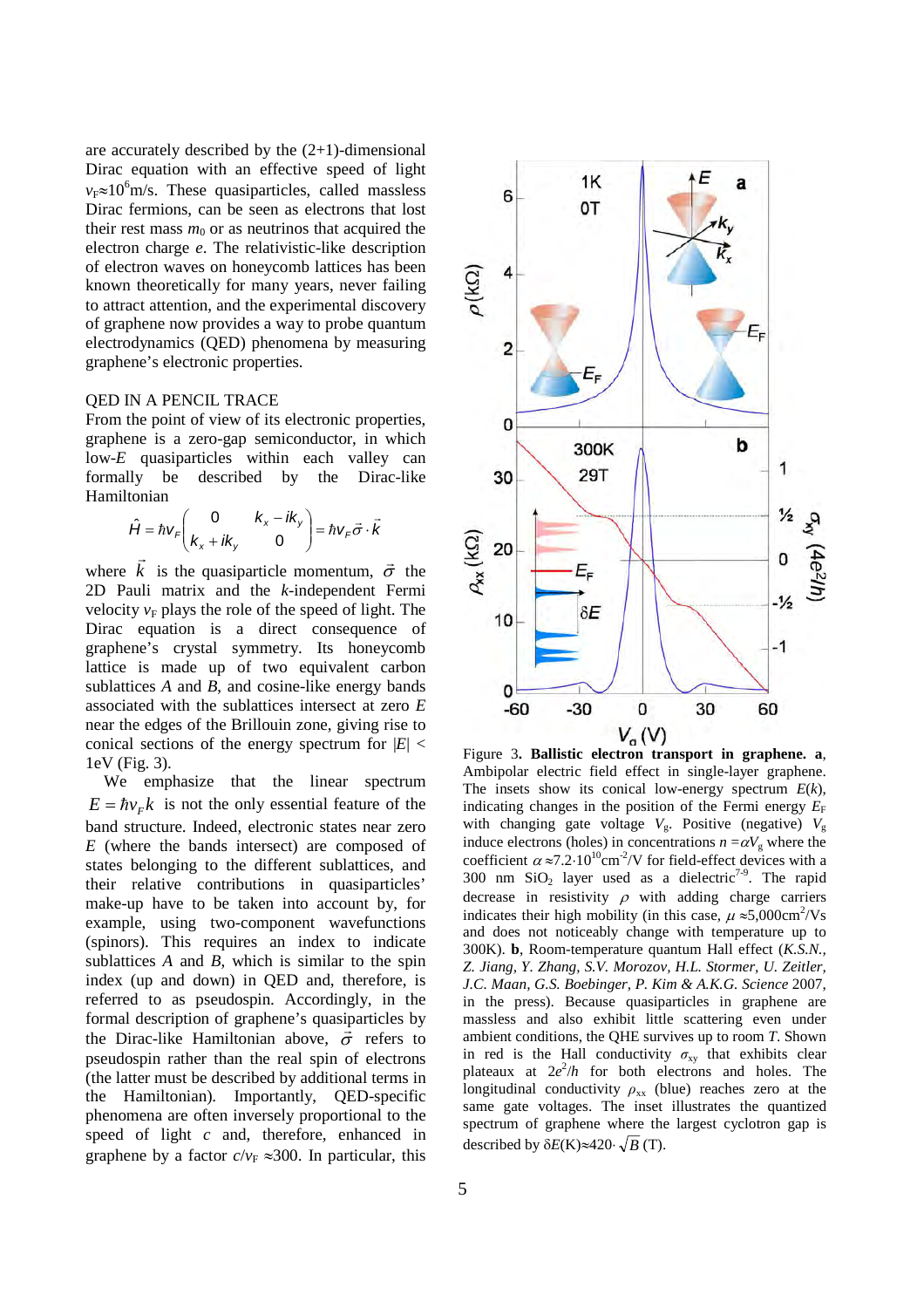means that pseudospin-related effects should generally dominate those due to the real spin.

By analogy with QED, one can also introduce a quantity called chirality<sup>6</sup> that is formally a projection of  $\vec{\sigma}$  on the direction of motion  $\vec{k}$  and is positive (negative) for electrons (holes). In essence, chirality in graphene signifies the fact that *k* electron and *-k* hole states are intricately connected by originating from the same carbon sublattices. The concepts of chirality and pseudospin are important because many electronic processes in graphene can be understood as due to conservation of these quantities.<sup>6,42-47</sup>

It is interesting to note that in some narrow-gap 3D semiconductors, the gap can be closed by compositional changes or by applying high pressure. Generally, zero gap does not necessitate Dirac fermions (that imply conjugated electron and hole states) but, in some cases, they may appear<sup>5</sup>. The difficulties of tuning the gap to zero, while keeping carrier mobilities high, the lack of possibility to control electronic properties of 3D materials by the electric field effect and, generally, less pronounced quantum effects in 3D limited studies of such semiconductors mostly to measuring the concentration dependence of their effective masses *m* (for a review, see ref. 48). It is tempting to have a fresh look at zero-gap bulk semiconductors, especially because Dirac fermions were recently reported even in such a well-studied (small-overlap) 3D material as graphite.<sup>49,50</sup>

#### CHIRAL QUANTUM HALL EFFECTS

At this early stage, the main experimental efforts have been focused on electronic properties of graphene, trying to understand the consequences of its QED-like spectrum. Among the most spectacular phenomena reported so far, there are two new ("chiral") quantum Hall effects, minimum quantum conductivity in the limit of vanishing concentrations of charge carriers and strong suppression of quantum interference effects.

Figure 4 shows three types of the QHE behaviour observed in graphene. The first one is a relativistic analogue of the integer QHE and characteristic to single-layer graphene<sup>9,10</sup>. It shows up as an uninterrupted ladder of equidistant steps in Hall conductivity  $\sigma_{xy}$  which persists through the neutrality (Dirac) point, where charge carriers change from electrons to holes (Fig. 4a). The sequence is shifted with respect to the standard QHE sequence by  $\frac{1}{2}$ , so that  $\sigma_{xy} = \pm 4e^2/h (N + \frac{1}{2})$  where *N* is the Landau level (LL) index and factor 4 appears due to double valley and double spin degeneracy. This QHE has been dubbed "half-integer" to reflect both the shift and the fact that, although it is not a new fractional QHE, it is not the standard integer QHE either. The unusual sequence is now well understood as arising due to the QED-like quantization of graphene's electronic spectrum



Figure 4. **Chiral quantum Hall effects. a**, The hallmark of massless Dirac fermions is QHE plateaux in  $\sigma_{xy}$  at half integers of  $4e^{2}/h$  (adapted from ref. 9). **b**, Anomalous QHE for massive Dirac fermions in bilayer graphene is more subtle (red curve<sup>55</sup>):  $\sigma_{xy}$  exhibits the standard QHE sequence with plateaux at all integer *N* of  $4e^2/h$  except for *N*=0. The missing plateau is indicated by the red arrow. The zero-*N* plateau can be recovered after chemical doping, which shifts the neutrality point to high  $V_g$  so that an asymmetry gap ( $\approx 0.1$ eV in this case) is opened by the electric field effect (green curve; adapted from ref. 59). **c-e**, Different types of Landau quantization in graphene. The sequence of Landau levels in the density of states *D* is described by  $E_N \propto \sqrt{N}$  for *massless* Dirac fermions in single-layer graphene (**c**) and by  $E_N \propto \sqrt{N(N-1)}$  for *massive* Dirac fermions in bilayer graphene (**d**). The standard LL sequence  $E_N \propto (N + \frac{1}{2})$  is expected to recover if an electronic gap is opened in the bilayer (**e**).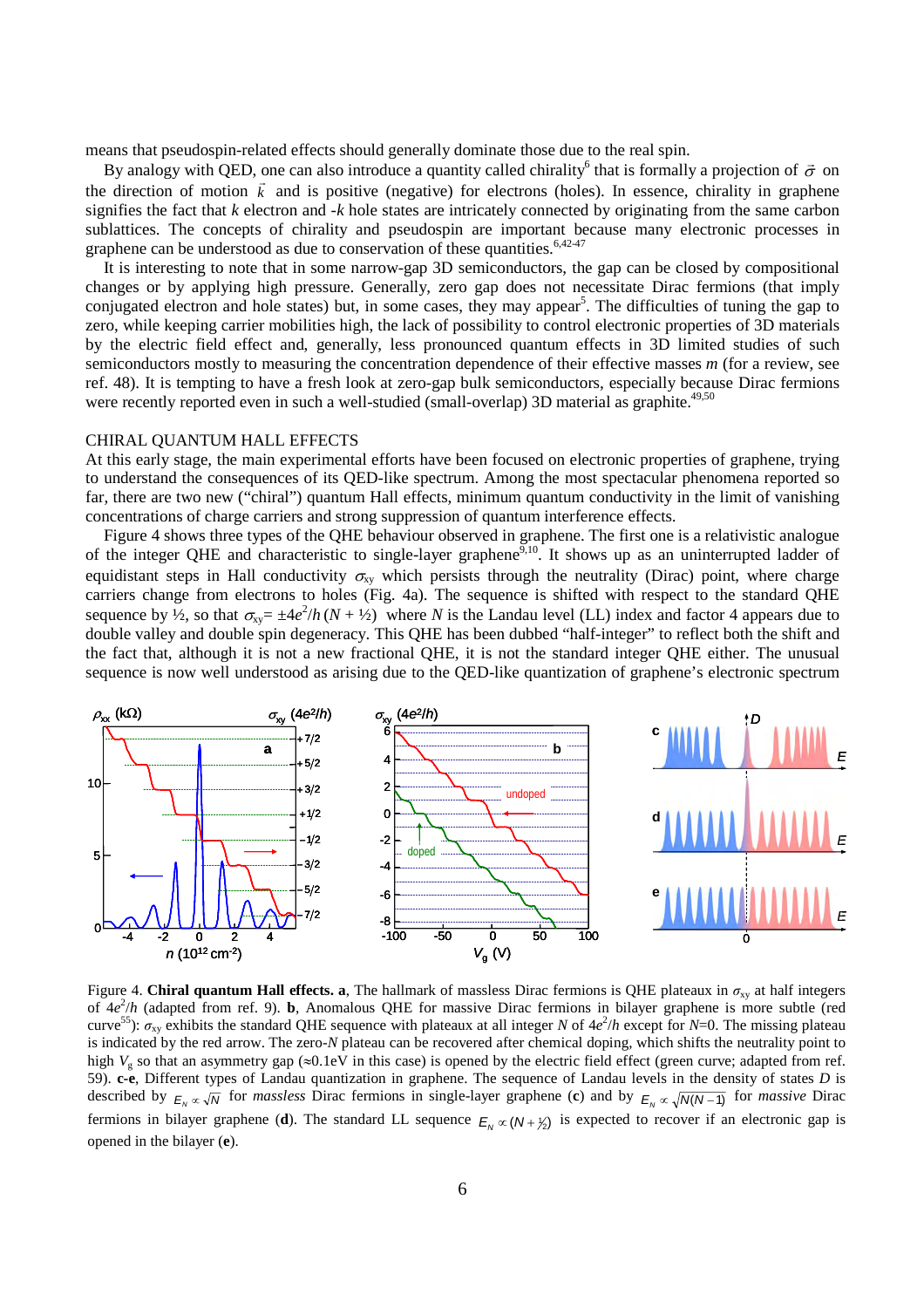in magnetic field *B*, which is described<sup>44,51-53</sup> by  $E_y = \pm v_f \sqrt{2ehBN}$  where sign  $\pm$  refers to electrons and holes. The existence of a quantized level at zero *E*, which is shared by electrons and holes (Fig. 4c), is essentially everything one needs to know to explain the anomalous QHE sequence.<sup>51-55</sup> An alternative explanation for the half-integer QHE is to invoke the coupling between pseudospin and orbital motion, which gives rise to a geometrical phase of  $\pi$  accumulated along cyclotron trajectories and often referred to as Berry's phase.<sup>9,10,56</sup> The additional phase leads to a  $\pi$ -shift in the phase of quantum oscillations and, in the QHE limit, to a half-step shift.

Bilayer graphene exhibits an equally anomalous QHE (Fig 4b)<sup>55</sup>. Experimentally, it shows up less spectacular: One measures the standard sequence of Hall plateaux  $\sigma_{xy} = \pm N \frac{4e^2}{h}$  but the very first plateau at  $N = 0$  is missing, which also implies that bilayer graphene remains metallic at the neutrality point.<sup>55</sup> The origin of this anomaly lies in a rather bizarre nature of quasiparticles in bilayer graphene, which are described $57$  by

$$
\hat{H} = -\frac{\hbar^2}{2m} \begin{pmatrix} 0 & (k_x - ik_y)^2 \\ (k_x + ik_y)^2 & 0 \end{pmatrix}
$$

This Hamiltonian combines the off-diagonal structure, similar to the Dirac equation, with Schrödinger-like terms  $\hat{p}^2$ /2*m*. The resulting quasiparticles are chiral, similar to massless Dirac fermions, but have a finite mass *m* ≈0.05*m*0. Such massive chiral particles would be an oxymoron in relativistic quantum theory. The Landau quantization of "massive Dirac fermions" is given<sup>57</sup> by  $E_y = \pm \hbar \omega_z \sqrt{N(N-1)}$  with two degenerate levels  $N = 0$ and 1 at zero  $E(\omega_c)$  is the cyclotron frequency). This additional degeneracy leads to the missing zero- $E$  plateau and the double-height step in Fig. 4b. There is also a pseudospin associated with massive Dirac fermions, and its orbital rotation leads to a geometrical phase of  $2\pi$ . This phase is indistinguishable from zero in the quasiclassical limit  $(N \gg 1)$  but reveals itself in the double degeneracy of the zero-*E* LL (Fig. 4d).<sup>55</sup>

It is interesting that the "standard" QHE with all the plateaux present can be recovered in bilayer graphene by the electric field effect (Fig. 4b). Indeed, gate voltage not only changes *n* but simultaneously induces an asymmetry between the two graphene layers, which results in a semiconducting gap<sup>58,59</sup>. The electric-fieldinduced gap eliminates the additional degeneracy of the zero-*E* LL and leads to the uninterrupted QHE sequence by splitting the double step into two (Fig. 4e)<sup>58,59</sup>. However, to observe this splitting in the QHE measurements, one needs to probe the region near the neutrality point at finite  $V_{\rm g}$ , which can be achieved by additional chemical doping<sup>59</sup>. Note that bilayer graphene is the only known material in which the electronic band structure changes significantly by the electric field effect and the semiconducting gap ∆*E* can be tuned continuously from zero to  $\approx 0.3$ eV if SiO<sub>2</sub> is used as a dielectric.

# CONDUCTIVITY "WITHOUT" CHARGE CARRIERS

Another important observation is that graphene's zero-field conductivity  $\sigma$  does not disappear in the limit of vanishing *n* but instead exhibits values close to the conductivity quantum  $e^{2/h}$  per carrier type<sup>9</sup>. Figure 5 shows the lowest conductivity  $\sigma_{\min}$  measured near the neutrality point for nearly 50 single-layer devices. For all other known materials, such a low conductivity unavoidably leads to a metal-insulator transition at low *T* but no sign of the transition has been observed in graphene down to liquid-helium *T*. Moreover, although it is the persistence of the metallic state with  $\sigma$  of the order of  $e^2/h$  that is most exceptional and counterintuitive, a relatively small spread of the observed conductivity values (see Fig. 5) also allows one to speculate about the quantization of  $\sigma_{\min}$ . We emphasize that it is the resistivity (conductivity) that is quantized in graphene, in contrast to the resistance (conductance) quantization known in many other transport phenomena.

Minimum quantum conductivity has been predicted for Dirac fermions by a number of theories<sup>5,44,45,47,60-64</sup>. Some of them rely on a vanishing density of states at zero *E* for the linear 2D spectrum. However, comparison between the experimental behaviour of massless and massive Dirac fermions in graphene and its bilayer allows one to distinguish between chirality- and masslessness- related effects. To this end, bilayer graphene also exhibits a minimum conductivity of the order of  $e^2/h$  per carrier type,<sup>55,65</sup> which indicates that it is chirality, rather than the linear spectrum, that is more important. Most theories suggest  $\sigma_{min} = 4e^2/h\pi$ , which is of about π times smaller than the typical values observed experimentally. One can see in Fig. 5 that the experimental data do not approach this theoretical value and mostly cluster around  $\sigma_{min} = 4e^2/h$  (except for one low- $\mu$  sample that is rather unusual by also exhibiting 100%-normal weak localization behaviour at high *n*; see below). This disagreement has become known as "the mystery of a missing pie", and it remains unclear whether it is due to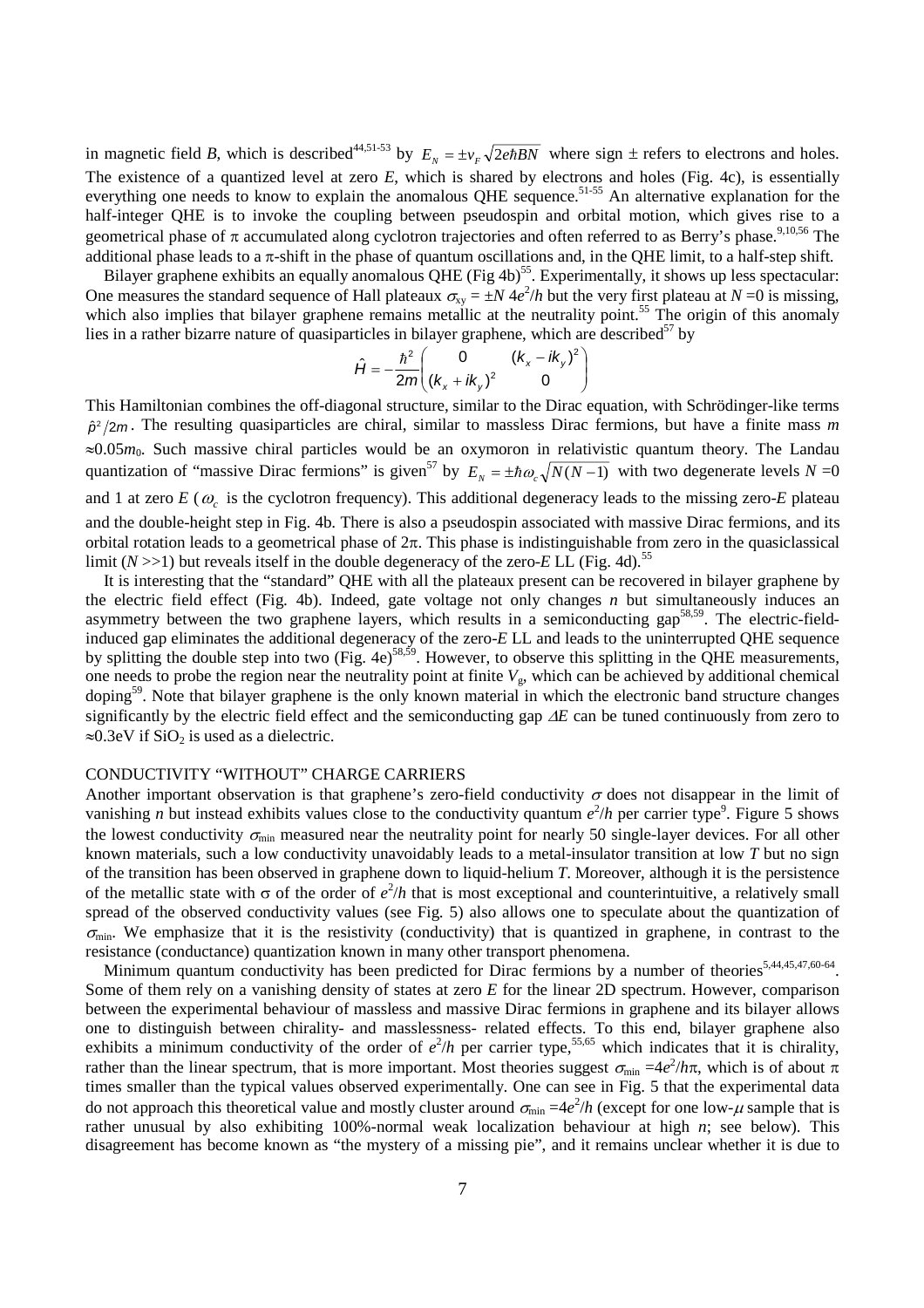theoretical approximations about electron scattering in graphene or because the experiments probed only a limited range of possible sample parameters (e.g., length-to-width ratios $47$ ). To this end, note that close to the neutrality point  $(n \leq 10^{11} \text{cm}^{-2})$  graphene is likely to conduct as a random network of electron and hole puddles (*A.K.G. & K.S.N*. unpublished). Such *microscopic* inhomogeneity is probably inherent to graphene (because of graphene sheet's warping/rippling) $18,66$  but so far has not been taken into account by theory. Furthermore, *macroscopic* inhomogeneity (on the scale larger than the mean free path *l*) also plays an important role in measurements of  $\sigma_{min}$ . The latter inhomogeneity can explain a high- $\sigma$  tail in the data scatter in Fig. 5 by the fact that  $\sigma$  reached its lowest values at slightly different  $V_g$  in different parts of a sample, which yields effectively higher values of experimentally measured  $\sigma_{\min}$ .

#### WEAK LOCALIZATION IN SHORT SUPPLY

At low temperatures, all metallic systems with high resistivity should inevitably exhibit large quantuminterference (localization) magnetoresistance, eventually leading to the metal-insulator transition at  $\sigma \approx e^2/h$ . Until now, such behaviour has been absolutely universal but it was found missing in graphene. Even near the neutrality point, no significant low-field (*B*<1T) magnetoresistance has been observed down to liquid-helium temperatures<sup>66</sup> and, although sub-100 nm Hall crosses did exhibit giant resistance fluctuations (S.V. Morozov, *K.S.N., A.K.G. et al*, unpublished), those could be attributed to changes in the distribution of electron and hole



Figure 5. **Minimum conductivity of graphene.** Independent of their carrier mobility  $\mu$ , different graphene devices exhibited approximately the same conductivity at the neutrality point (open circles) with most data clustering around  $\approx 4e^2/h$  indicated for clarity by the dashed line (*A.K.G. & K.S.N.* unpublished; includes the published data points from ref. 9). The high-conductivity tail is attributed to macroscopic inhomogeneity: by improving samples' homogeneity,  $\sigma_{\min}$  generally decreases, moving closer to ≈4*e* 2 /*h*. The green arrow and symbols show one of the devices that initially exhibited an anomalously large value of  $\sigma_{\min}$  but after thermal annealing at 400K its  $\sigma_{\min}$  moved closer to the rest of the statistical ensemble. Most of the data are taken in the bend resistance geometry where the macroscopic inhomogeneity plays the least role.

puddles and size quantization. It remains to be seen whether localization effects at the Dirac point recover at lower *T*, as the phase-breaking length becomes increasingly longer,<sup>67</sup> or the observed behaviour indicates a "marginal Fermi liquid"68,43, in which the phase-breaking length goes to zero with decreasing *E*. Further experimental studies are much needed in this regime but it is difficult to probe because of microscopic inhomogeneity.

Away from the Dirac point (where graphene becomes a good metal), the situation has recently become reasonably clear. Universal conductance fluctuations (UCF) were reported to be qualitatively normal in this regime, whereas weak localization (WL) magnetoresistance was found to be somewhat random, varying for different samples from being virtually absent to showing the standard behaviour<sup>66</sup>. On the other hand, early theories had also predicted every possible type of WL magnetoresistance in graphene, from positive to negative to zero. Now it is understood that, for large *n* and in the absence of inter-valley scattering, there should be no magnetoresistance, because the triangular warping of graphene's Fermi surface destroys time-reversal symmetry *within* each valley.<sup>69</sup> With increasing inter-valley scattering, the normal (negative) WL should recover. Changes in inter-valley scattering rates by, for example, varying microfabrication procedures can explain the observed sample-dependent behaviour. A complementary explanation is that a sufficient inter-valley scattering is already present in the studied samples but the time-reversal symmetry is destroyed by elastic strain due to microscopic warping<sup>66,70</sup>. The strain in graphene has turned out to be equivalent to a random magnetic field, which also destroys time-reversal symmetry and suppresses WL. Whatever the mechanism, theory expects (approximately<sup>71</sup>) normal UCF at high *n*, in agreement with the experiment<sup>66</sup>.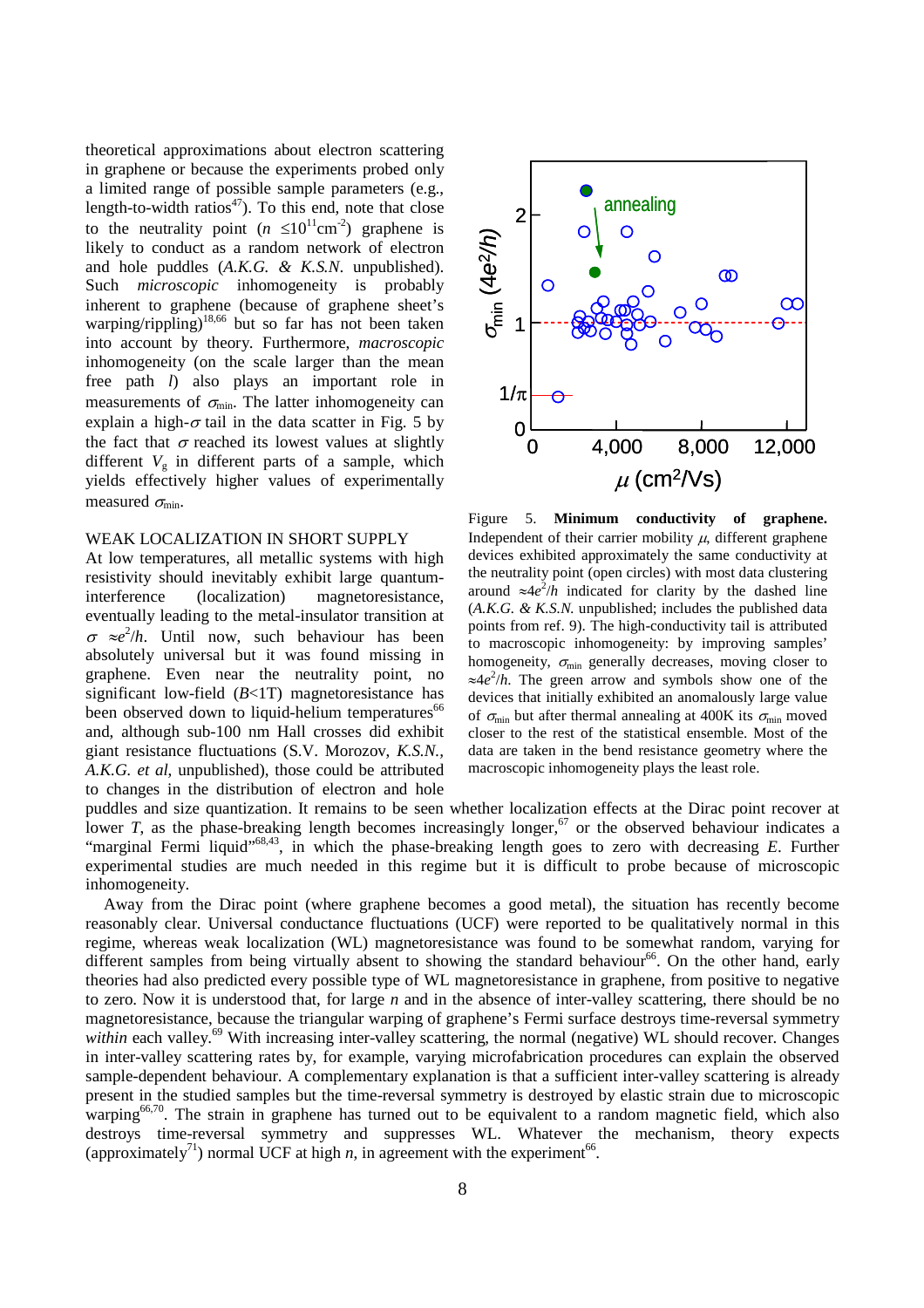#### PENCILLED-IN BIG PHYSICS

Due to space limitations, we do not attempt to overview a wide range of other interesting phenomena predicted for graphene theoretically but as yet not observed experimentally. Nevertheless, let us mention two focal points for current theories. One of them is many-body physics near the Dirac point, where interaction effects should be strongly enhanced due to weak screening, the vanishing density of states and graphene's large coupling constant  $e^{2}/\hbar v_{\rm F} \approx 1$  ("effective fine structure constant"<sup>68,72</sup>). The predictions include various options for the fractional QHE, quantum Hall ferromagnetism, excitonic gaps, etc. (e.g., see refs. 44,72-79). The first relevant experiment in ultra-high *B* has reported the lifting of spin and valley degeneracy<sup>80</sup>.

Second, graphene is discussed in the context of testing various QED effects, among which the *gedanken* Klein paradox and *zitterbewegung* stand out because these effects are unobservable in particle physics. The notion of Klein paradox refers to a counterintuitive process of perfect tunnelling of relativistic electrons through arbitrarily high and wide barriers. The experiment is conceptually easy to implement in graphene<sup>46</sup>. Zitterbewegung is a term describing jittery movements of an electron due to interference between parts of its wavepacket belonging to positive (electron) and negative (positron) energy states. These quasi-random movements can be responsible for the finite conductivity  $\approx e^2/h$  of ballistic devices,<sup>45,47</sup> are hypothesized to result in excess shot noise<sup>47</sup> and, maybe, can even be visualized by direct imaging $81,82$  of Dirac trajectories. In the latter respect, graphene offers truly unique opportunities because, unlike in most semiconductor systems, its 2D electronic states are not buried deep under the surface and can be accessed directly by tunnelling and other local probes. One can expect many interesting results arising from scanning-tunnelling experiments in graphene. Another tantalizing possibility is to study QED in a curved space (by controllable bending of a graphene sheet) which allows one to address certain cosmological problems.<sup>8</sup>

### 2D OR NOT 2D

In addition to QED physics, there are many other reasons that should perpetuate active interest in graphene. For the sake of brevity, one can summarize them by referring to analogies with carbon nanotubes and 2D electron gases in semiconductors. Indeed, much of nanotubes' fame and glory can probably be credited to graphene, the very material they are made of. By projecting the accumulated knowledge about carbon nanotubes onto their flat counterpart and bearing in mind the rich physics brought about by semiconductor 2D systems, one can probably draw a reasonably good sketch of emerging opportunities.

The relationship between 2D graphene and 1D carbon nanotubes requires a special mentioning. The current rapid progress on graphene has certainly benefited from the relatively mature research on nanotubes that continue to provide a near-term guide in searching for graphene applications. However, there exists a popular opinion that graphene should be considered simply as unfolded carbon nanotubes and, therefore, can compete with them in the myriad of applications already suggested. Partisans of this view often claim that graphene will make nanotubes obsolete, allowing all the promised applications to reach an industrial stage because, unlike nanotubes, graphene can (probably) be produced in large quantities with fully reproducible properties. This view is both unfair and inaccurate. Dimensionality is one of the most defining material parameters and, as carbon nanotubes exhibit properties drastically different from those of 3D graphite and 0D fullerenes, 2D graphene is also quite different from its forms in the other dimensions. Depending on a particular problem in hand, graphene's prospects can be sometimes superior, sometimes inferior and, most often, completely different from those of carbon nanotubes or, for the sake of argument, of graphite.

#### "GRAPHENIUM INSIDE"

As concerns applications, graphene-based electronics should be mentioned first. This is because most efforts have so far been focused on this direction and such companies as Intel and IBM fund this research in order to keep an eye on possible developments. It is not surprising because, at the time when the Si-based technology is approaching its fundamental limits, any new candidate material to take over from Si is welcome, and graphene seems to offer an exceptional choice.

Graphene's potential for electronics is usually justified by citing high mobility of its charge carriers. However, as mentioned above, the truly exceptional feature of graphene is that its  $\mu$  remains high even at highest electric-field-induced concentrations and seems to be little affected by chemical doping<sup>41</sup>. This translates into ballistic transport on a submicron scale at 300K. A room-temperature ballistic transistor has been a holy grail for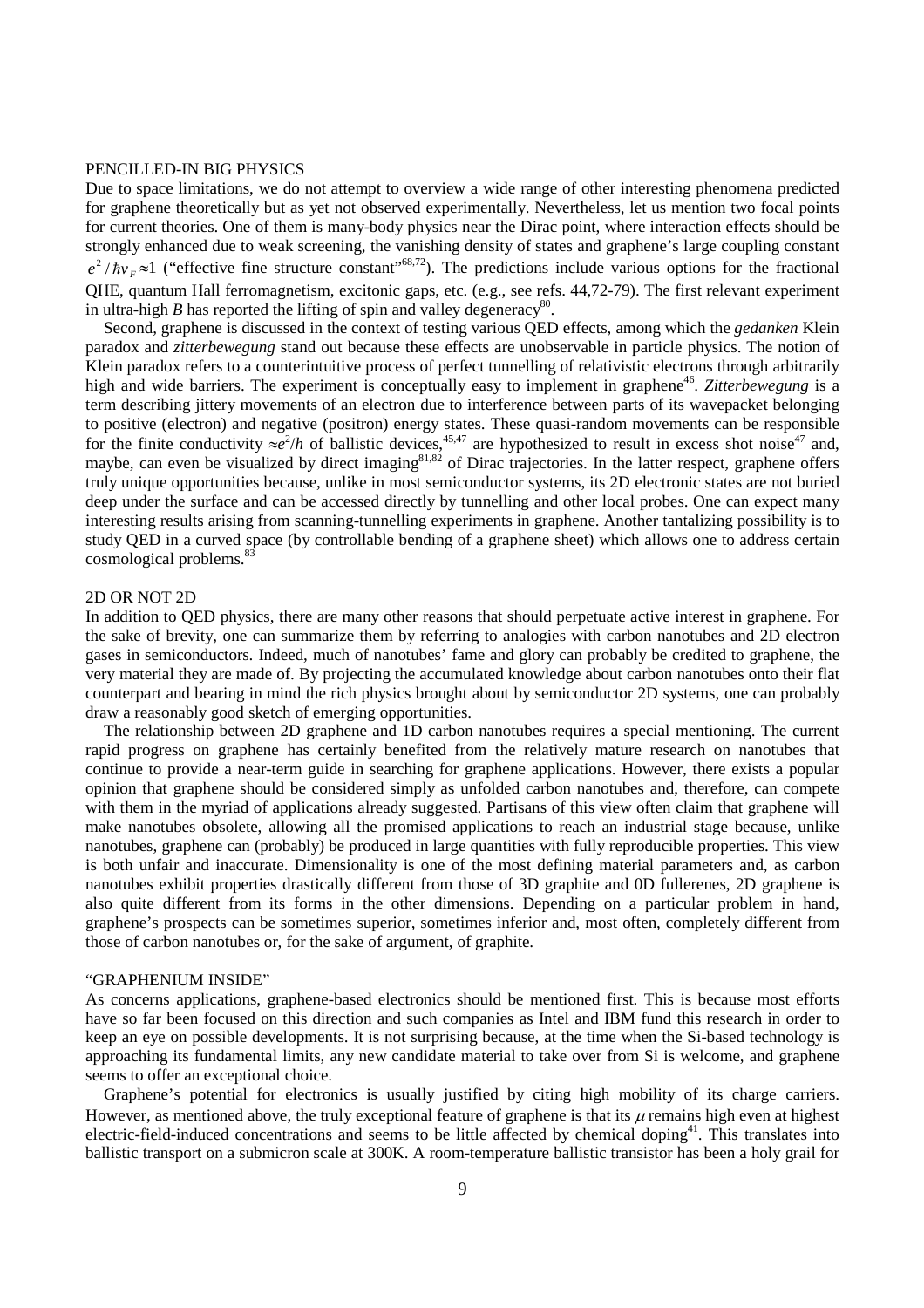electronic engineers, and graphene can make it happen. The large value of  $v_F$  and low-resistance contacts without a Schottky barrier<sup>7</sup> should help further reducing the switching time perhaps to less than  $10^{-13}$ s. Relatively low onoff ratios (reaching only  $\approx 100$  because of graphene's minimum conductivity) do not seem to present a fundamental problem for high-frequency applications<sup>7</sup>, and the demonstration of transistors operational at THz frequencies would be an important milestone for graphene-based electronics.

For mainstream logic applications, the fact that graphene remains metallic even at the neutrality point is a major problem. However, significant semiconductor gaps ∆*E* can still be engineered in graphene. As mentioned above, ∆*E* up to 0.3eV can be induced in bilayer graphene but this is perhaps more interesting in terms of tuneable infrared lasers and detectors. For single-layer graphene, ∆*E* can be induced by spatial confinement or lateral-superlattice potential. The latter seems to be a relatively straightforward solution because sizeable gaps (>0.1eV) should naturally occur in graphene epitaxially grown on top of crystals with a matching lattice such as boron nitride or the same  $\text{SiC}^{30-34}$ , in which large superlattice effects are undoubtedly expected.

Owing to graphene's linear spectrum and large  $v_F$ , the confinement gap is also rather large  $\Delta E(eV) \approx \alpha \pi \hbar v / d$ ≈1/*d*(nm)84-86, as compared to other semiconductors, and it requires ribbons with width *d* of about 10 nm for room-*T* operation (coefficient  $\alpha$  is ≈<sup>1</sup>/<sub>2</sub> for Dirac fermions)<sup>86</sup>. With the Si-based technology rapidly advancing into this scale, the required size is no longer seen as a significant hurdle, and much research is expected along this direction. However, unless a technique for anisotropic etching of graphene is found to make devices with crystallographically defined faces (e.g., zigzag or armchair), one has to deal with conductive channels having irregular edges. In short channels, electronic states associated with such edges can induce a significant sampledependent conductance.  $84-86$  In long channels, random edges may lead to additional scattering, which can be detrimental for transistors' speed and energy consumption and, in effect, cancel all the advantages offered by graphene's ballistic transport. Fortunately, high-anisotropy dry etching is probably achievable in graphene, owing to quite different chemical reactivity of zigzag and armchair edges.



Figure 6. **Towards graphene-based electronics**. To achieve transistor action, nanometre ribbons and quantum dots can be carved in graphene (*L.A. Ponomarenko, F. Schedin, K.S.N. & A.K.G.*, in preparation). **a**, Coulomb blockade in relatively large quantum dots (diameter  $\approx$ 0.25 μm) at low *T*. Conductance  $\sigma$  of such devices can be controlled by either the back gate or a side electrode also made from graphene. Narrow constrictions in graphene with low-*T* resistance much larger than 100kΩ serve as quantum barriers. **b**, 10-nm-scale graphene structures remain remarkably stable under ambient conditions and survive thermal cycling to liquid-helium *T*. Such devices show a high-quality transistor action even at room *T* so that their conductance can be pinched-off completely over a large range of gate voltages near the neutrality point. The inset shows a scanning-electron micrograph of two graphene dots of ≈40 nm in diameter with narrower (<10nm) constrictions. The challenge is to make such room-*T* quantum dots with sufficient precision to obtain reproducible characteristics for different devices, which is hard to achieve by standard electron-beam lithography and isotropic dry etching.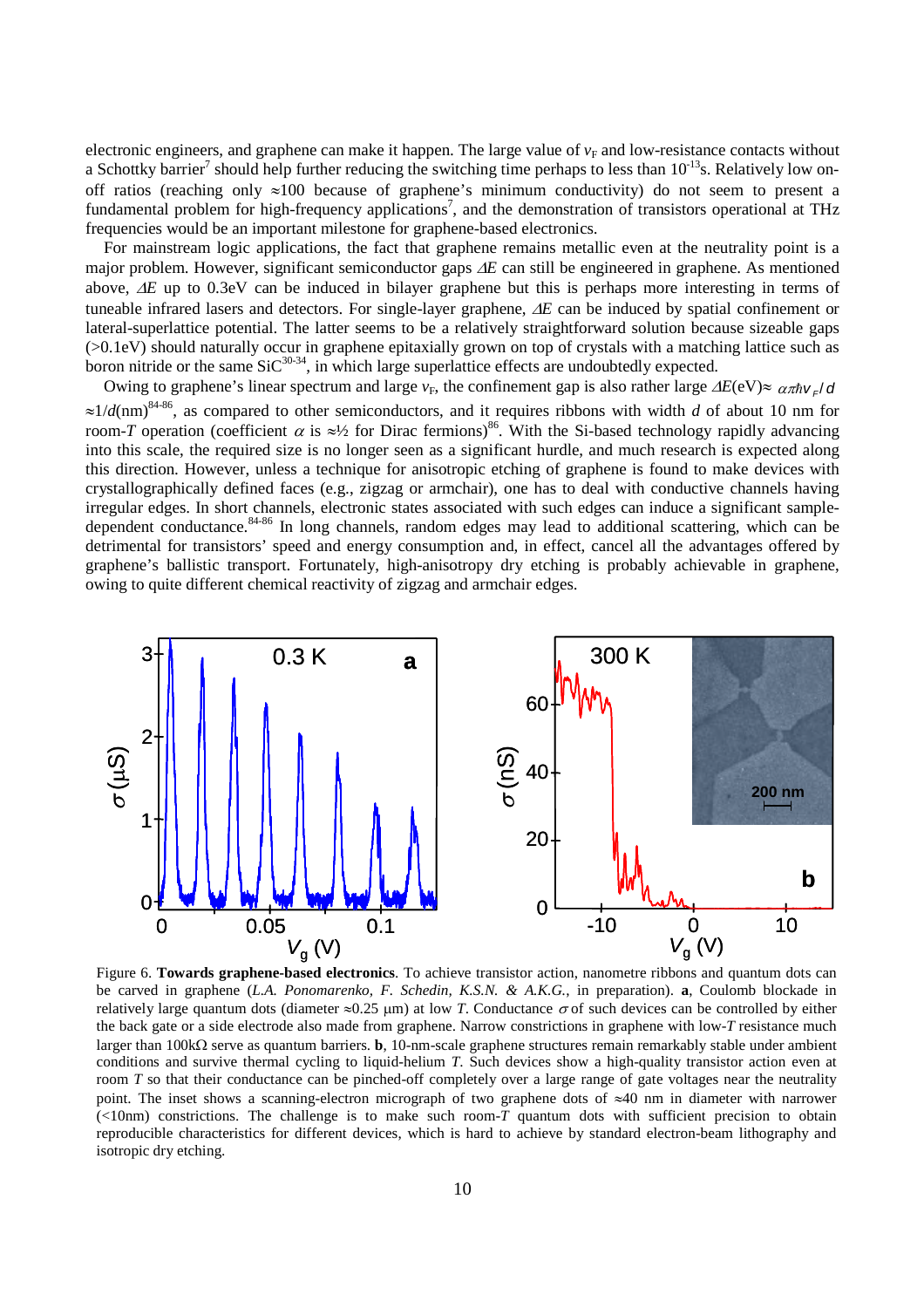An alternative route to graphene-based electronics is to consider graphene not as a new channel material for field-effect transistors (FET) but as a conductive sheet, in which various nm-size structures can be carved to make a single-electron-transistor (SET) circuitry. The idea is to exploit the fact that, unlike other materials, graphene nanostructures are stable down to true nm sizes and, possibly, even down to a single benzene ring. This allows one to explore a venue somewhere in between SET and molecular electronics (but by using the top-down approach). The advantage is that everything including conducting channels, quantum dots, barriers and interconnects can be cut out from a graphene sheet, whereas other material characteristics are much less important for the SET architecture<sup>87,88</sup> than for traditional FET circuits. This approach is illustrated in Fig. 6 that shows a SET made entirely from graphene by using electron-beam lithography and dry etching. For a minimum feature size of ≈10nm the combined Coulomb and confinement gap reaches ≈10*kT*, which should allow a SETlike circuitry operational at room *T* (Fig. 6b), whereas resistive (rather than traditional tunnel) barriers can be used to induce Coulomb blockade. The SET architecture is relatively well developed<sup>87,88</sup>, and one of the main reasons it failed to impress so far is difficulties with the extension of its operation to room *T*. The fundamental cause for the latter is a poor stability of materials for true-nm sizes, at which the Si-based technology is also to encounter fundamental limitations, according to the semiconductor industry roadmap. This is where graphene can come into play.

It is most certain that we will see many efforts to develop various approaches to graphene electronics. Whichever approach prevails, there are two immediate challenges. First, despite the recent progress in epitaxial growth of graphene,  $33,34$  high-quality wafers suitable for industrial applications still remain to be demonstrated. Second, one needs to control individual features in graphene devices accurately enough to provide sufficient reproducibility in their properties. The latter is exactly the same challenge that the Si technology has been dealing with successfully. For the time being, proof-of-principle nm-size graphene devices can be made by electrochemical etching using scanning-probe nanolithography.<sup>89</sup>

### GRAPHENE DREAMS

Despite the reigning optimism about graphene-based electronics, "graphenium" microprocessors are unlikely to appear for the next 20 years. In the meantime, one can certainly hope for many other graphene-based applications to come of age. In this respect, clear parallels with nanotubes allow a highly educated guess of what to expect soon.

The most immediate application for graphene is probably its use in composite materials. Indeed, it has been demonstrated that a graphene powder of uncoagulated micron-size crystallites can be produced in a way scaleable to mass production<sup>17</sup>. This allows conductive plastics at less than 1 volume percent filling<sup>17</sup>, which in combination with low production costs makes graphene-based composite materials attractive for a variety of uses. However, it seems doubtful that such composites can match the mechanical strength of their nanotube counterparts because of much stronger entanglement in the latter case.

Another enticing possibility is the use of graphene powder in electric batteries that are already one of the main markets for graphite. An ultimately large surface-to-volume ratio and high conductivity provided by graphene powder can lead to improvements in batteries' efficiency, taking over from carbon nanofibres used in modern batteries. Carbon nanotubes have also been considered for this application but graphene powder has an important advantage of being cheap to produce $^{17}$ .

One of the most promising applications for nanotubes is field emitters and, although there have been no reports yet about such use of graphene, thin graphite flakes were used in plasma displays (commercial prototypes) long before graphene was isolated, and many patents were filed on this subject. It is likely that graphene powder can offer even more superior emitting properties.

Carbon nanotubes were reported to be an excellent material for solid-state gas sensors but graphene offers clear advantages in this particular direction<sup>41</sup>. Spin-valve and superconducting field-effect transistors are also obvious research targets, and recent reports describing a hysteretic magnetoresistance<sup>90</sup> and substantial bipolar supercurrents<sup>91</sup> prove graphene's major potential for these applications. An extremely weak spin-orbit coupling and the absence of hyperfine interaction in 12C-graphene make it an excellent if not ideal material for making spin qubits. This guarantees graphene-based quantum computation to become an active research area. Finally, we cannot omit mentioning hydrogen storage, which has been an active but controversial subject for nanotubes. It has already been suggested that graphene is capable of absorbing an ultimately large amount of hydrogen<sup>92</sup>. and experimental efforts in this direction are duly expected.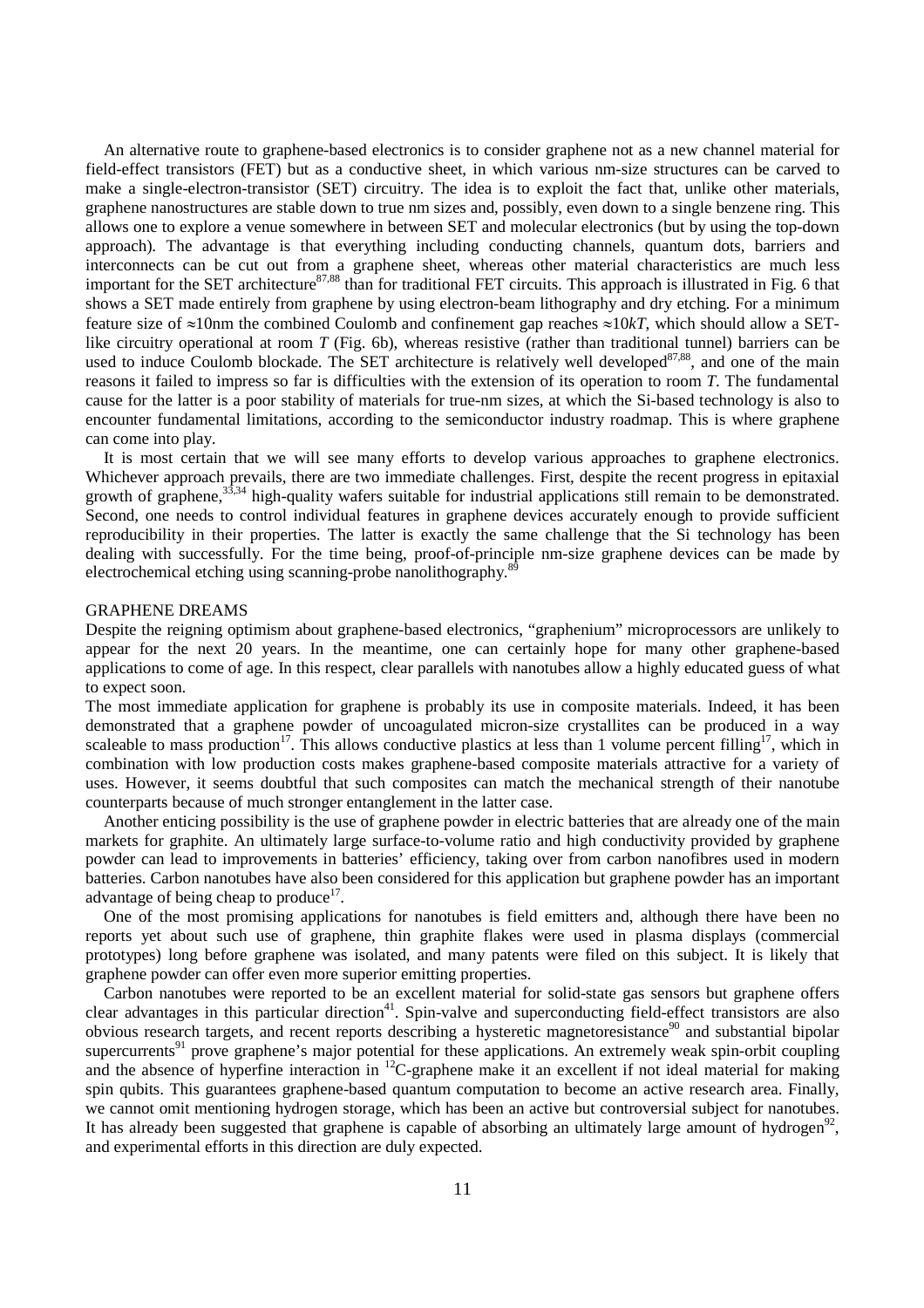### AFTER THE GOLD RUSH

It has been just over 2 years since graphene was first reported and, despite remarkably rapid progress, only the very tip of the iceberg has been uncovered so far. Because of the short time scale, most experimental groups working now on graphene have not published even a single paper on the subject, which has been a truly frustrating experience for theorists. This is to say that, at this time, no review can possibly be complete. Nevertheless, the research directions explained or pencilled here should persuade even die-hard sceptics that graphene is not a fleeting fashion but is here to stay, bringing up both more exciting physics and, perhaps, even wide-ranging applications.

**Acknowledgements**. We are most grateful to Irina Grigorieva, Alberto Morpurgo, Uli Zeitler, Antonio Castro Neto, Allan MacDonald and Fabio Pulizzi for many useful comments that helped to improve this review.

- 1. Wallace, P. R. The band theory of graphite. *Phys. Rev.* **71**, 622-634 (1947).
- 2. McClure, J.W. Diamagnetism of graphite. *Phys. Rev.* **104**, 666-671 (1956).
- 3. Slonczewski, J.C., Weiss, P.R. Band structure of graphite. *Phys. Rev.* **109**, 272-279 (1958).
- 4. Semenoff, G.W. Condensed-matter simulation of a three-dimensional anomaly. *Phys. Rev. Lett.* **53**, 2449-2452 (1984).
- 5. Fradkin, E. Critical behavior of disordered degenerate semiconductors, *Phys. Rev.* B **33**, 3263-3268 (1986).
- 6. Haldane, F. D. M. Model for a quantum Hall effect without Landau levels: Condensed-matter realization of the 'parity anomaly'. *Phys. Rev. Lett.* **61**, 2015-2018 (1988).
- 7. Novoselov, K. S. *et al.* Electric field effect in atomically thin carbon films. *Science* **306**, 666-669 (2004).
- 8. Novoselov, K. S. *et al.* Two-dimensional atomic crystals. *Proc. Natl Acad. Sci. USA* **102**, 10451-10453 (2005).
- 9. Novoselov, K. S. *et al.* Two-dimensional gas of massless Dirac fermions in graphene. *Nature* **438**, 197-200 (2005).
- 10. Zhang, Y., Tan, J.W., Stormer, H.L., Kim, P. Experimental observation of the quantum Hall effect and Berry's phase in graphene. *Nature* **438**, 201-204 (2005).
- 11. Peierls, R. E. Quelques proprietes typiques des corpses solides. *Ann. I. H. Poincare* **5**, 177-222 (1935).
- 12. Landau, L. D. Zur Theorie der phasenumwandlungen II. *Phys. Z. Sowjetunion*, **11**, 26-35 (1937).
- 13. Landau, L. D. and Lifshitz, E. M. S*tatistical Physics, Part I*. Pergamon Press, Oxford, 1980.
- 14. Mermin, N. D. Crystalline order in two dimensions. *Phys. Rev.* **176**, 250-254 (1968).
- 15. Venables, J.A., Spiller G.D.T., Hanbucken, M. Nucleation and growth of thin films. *Rep. Prog. Phys.* **47**, 399-459 (1984).
- 16. Evans, J.W., Thiel, P.A., Bartelt, M.C. Morphological evolution during epitaxial thin film growth: Formation of 2D islands and 3D mounds. *Sur. Sci. Rep.* **61**, 1-128 (2006).
- 17. Stankovich, S. *et al*. Graphene-based composite materials. *Nature* **442**, 282-286 (2006).
- 18. Meyer, J.C. *et al*. The structure of suspended graphene sheets. *Nature* (in press, 2007).
- 19. Nelson, D. R., Piran, T. and Weinberg, S. *Statistical Mechanics of Membranes and Surfaces*. World Scientific, Singapore, 2004.
- 20. Partoens, B. and Peeters, F.M. From graphene to graphite: Electronic structure around the K point. *Phys. Rev. B* **74**, 075404 (2006).
- 21. Morozov, S.V. *et al*. Two-dimensional electron and hole gases at the surface of graphite. *Phys. Rev. B* **72**, 201401 (2005).
- 22. Zhang, Y., Small, J.P., Amori, M.E.S. & Kim, P. Electric field modulation of galvanomagnetic properties of mesoscopic graphite. *Phys. Rev. Lett.* **94**, 176803 (2005).
- 23. Dresselhaus, M.S. & Dresselhaus, G. Intercalation compounds of graphite. *Adv. Phys*. **51**, 1-186 (2002).
- 24. Shioyama, H. Cleavage of graphite to graphene. *J. Mat. Sci. Lett.* **20**, 499-500 (2001).
- 25. Viculis, L. M., Mack, J. J., & Kaner, R. B. A chemical route to carbon nanoscrolls. *Science* **299**, 1361 (2003).
- 26. Horiuchi, S. *et al*. Single graphene sheet detected in a carbon nanofilm. *Appl. Phys. Lett.* **84**, 2403-2405 (2004).
- 27. Krishnan, A. *et al*. Graphitic cones and the nucleation of curved carbon surfaces. *Nature* **388**, 451-454 (1997).
- 28. Land, T.A., Michely, T., Behm, R.J., Hemminger, J.C., Comsa, G. STM investigation of single layer graphite structures produced on Pt(111) by hydrocarbon decomposition. *Sur. Sci.* **264**, 261-270 (1992).
- 29. Nagashima, A. *et al*. Electronic states of monolayer graphite formed on TiC(111) surface. *Surf. Sci.* **291**, 93-98 (1993).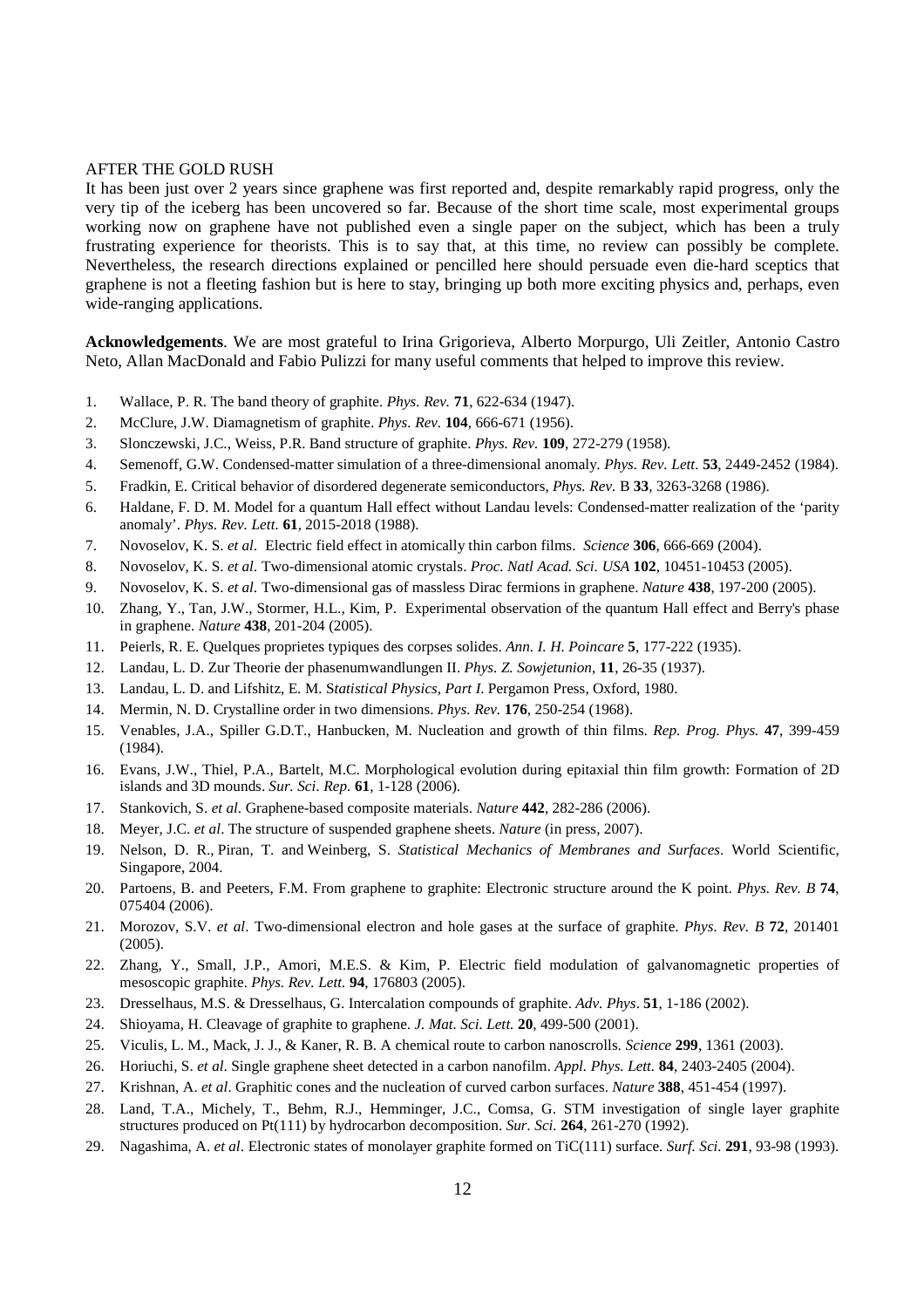- 30. van Bommel, A.J., Crombeen, J. E., van Tooren, A. LEED and Auger electron observations of the SiC(0001) surface. *Surf. Sci.* **48**, 463-472 (1975).
- 31. Forbeaux, I., Themlin, J.-M., Debever, J.M. Heteroepitaxial graphite on 6H-SiC(0001): Interface formation through conduction-band electronic structure. *Phys. Rev. B* **58**, 16396-16406 (1998).
- 32. Berger, C. *et al*. Ultrathin epitaxial graphite: 2D electron gas properties and a route toward graphene-based nanoelectronics. *J. Phys. Chem. B*, **108***,* 19912-19916 (2004).
- 33. Berger, C. *et al*. Electronic confinement and coherence in patterned epitaxial graphene. *Science* **312**, 1191-1196 (2006).
- 34. Ohta, T., Bostwick, A., Seyller, T., Horn, K., Rotenberg E. Controlling the electronic structure of bilayer graphene. *Science* **313**, 951 - 954 (2006).
- 35. Ohashi, Y., Koizumi, T., Yoshikawa, T., Hironaka, T., Shiiki, K. Size Effect in the in-plane electrical resistivity of very thin graphite crystals. *TANSO*, 235-238 (1997).
- 36. Bunch, J. S., Yaish, Y., Brink, M., Bolotin, K., & McEuen, P. L. Coulomb oscillations and Hall effect in quasi-2D graphite quantum dots. *Nano Lett.* **5**, 287-290 (2005).
- 37. Ferrari, A.C. *et al*. Raman spectrum of graphene and graphene layers. *Phys. Rev. Lett.* **97**, 187401 (2006).
- 38. Gupta, A., Chen, G., Joshi, P., Tadigadapa, S. & Eklund, P.C. Raman scattering from high-frequency phonons in supported n-graphene layer films. *Nano Lett.* **6**, 2667-2673 (2006).
- 39. Divigalpitiya, W.M.R., Frindt, R.F., Morrison, S.R. Inclusion systems of organic molecules in restacked single-layer molybdenum disulfide. *Science* **246**, 369-371 (1989).
- 40. Klein, A., Tiefenbacher, S., Eyert, V., Pettenkofer, C., Jaegermann, W. Electronic band structure of single-crystal and single-layer WS2: Influence of interlayer van der Waals interactions. *Phys. Rev. B* **64**, 205416 (2001).
- 41. Schedin, F. *et al*. Detection of individual gas molecules by graphene sensors (cond-mat/0610809).
- 42. Schakel, A.M.J. Relativistic quantum Hall effect. *Phys. Rev. D* **43**, 1428-1431 (1991).
- 43. González, J., Guinea, F., Vozmediano, M.A.H. Unconventional quasiparticle lifetime in graphite. *Phys. Rev. Lett.* **77**, 3589-3592 (1996).
- 44. Gorbar, E.V., Gusynin, V.P., Miransky, V.A., Shovkovy, I.A. Magnetic field driven metal-insulator phase transition in planar systems. *Phys. Rev. B* **66**, 045108 (2002).
- 45. Katsnelson, M.I. Zitterbewegung, chirality, and minimal conductivity in graphene. *Eur. Phys. J. B* **51**, 157-160 (2006).
- 46. Katsnelson, M.I, Novoselov, K.S., Geim, A.K. Chiral tunnelling and the Klein paradox in graphene. *Nat. Physics* **2**, 620-625 (2006).
- 47. Tworzydlo, J., Trauzettel, B., Titov, M., Rycerz, A. & Beenakker, C.W.J. Quantum-limited shot noise in graphene. *Phys. Rev. Lett*. **96**, 246802 (2006).
- 48. Zawadzki, W. Electron transport phenomena in small-gap semiconductors. *Adv. Phys.* **23**, 435-522 (1974).
- 49. Luk'yanchuk, I.A. & Kopelevich, Y. Phase analysis of quantum oscillations in graphite. *Phys. Rev. Lett.* **93**, 166402 (2004).
- 50. Zhou, S.Y. *et al*. First direct observation of Dirac fermions in graphite. *Nature Phys.* **2**, 595-599 (2006).
- 51. Zheng, Y. & Ando, T. Hall conductivity of a two-dimensional graphite system. *Phys. Rev. B* **65**, 245420 (2002).
- 52. Gusynin, V.P. & Sharapov, S.G. Unconventional integer quantum Hall effect in graphene *Phys. Rev. Lett.* **95**, 146801 (2005).
- 53. Peres, N.M.R., Guinea, F. & Castro Neto, A.H. Electronic properties of disordered two-dimensional carbon. *Phys. Rev.* B **73**, 125411 (2006).
- 54. MacDonald, A.H. Quantized Hall conductance in a relativistic two-dimensional electron gas. *Phys. Rev. B* **28**, 2235- 2236 (1983).
- 55. Novoselov, K.S. *et al*. Unconventional quantum Hall effect and Berry's phase of 2π in bilayer graphene. *Nature Phys.* **2**, 177-180 (2006).
- 56. Mikitik, G. P. & Sharlai, Yu.V. Manifestation of Berry's phase in metal physics. *Phys. Rev. Lett.* **82**, 2147-2150 (1999).
- 57. McCann, E. & Fal'ko, V.I. Landau-level degeneracy and quantum Hall effect in a graphite bilayer. *Phys. Rev. Lett.* **96**, 086805 (2006).
- 58. McCann, E. Asymmetry gap in the electronic band structure of bilayer graphene. *Phys. Rev. B* **74**, 161403 (2006).
- 59. Castro, E.V. *et al*. Biased bilayer graphene: semiconductor with a gap tunable by electric field effect (condmat/0611342).